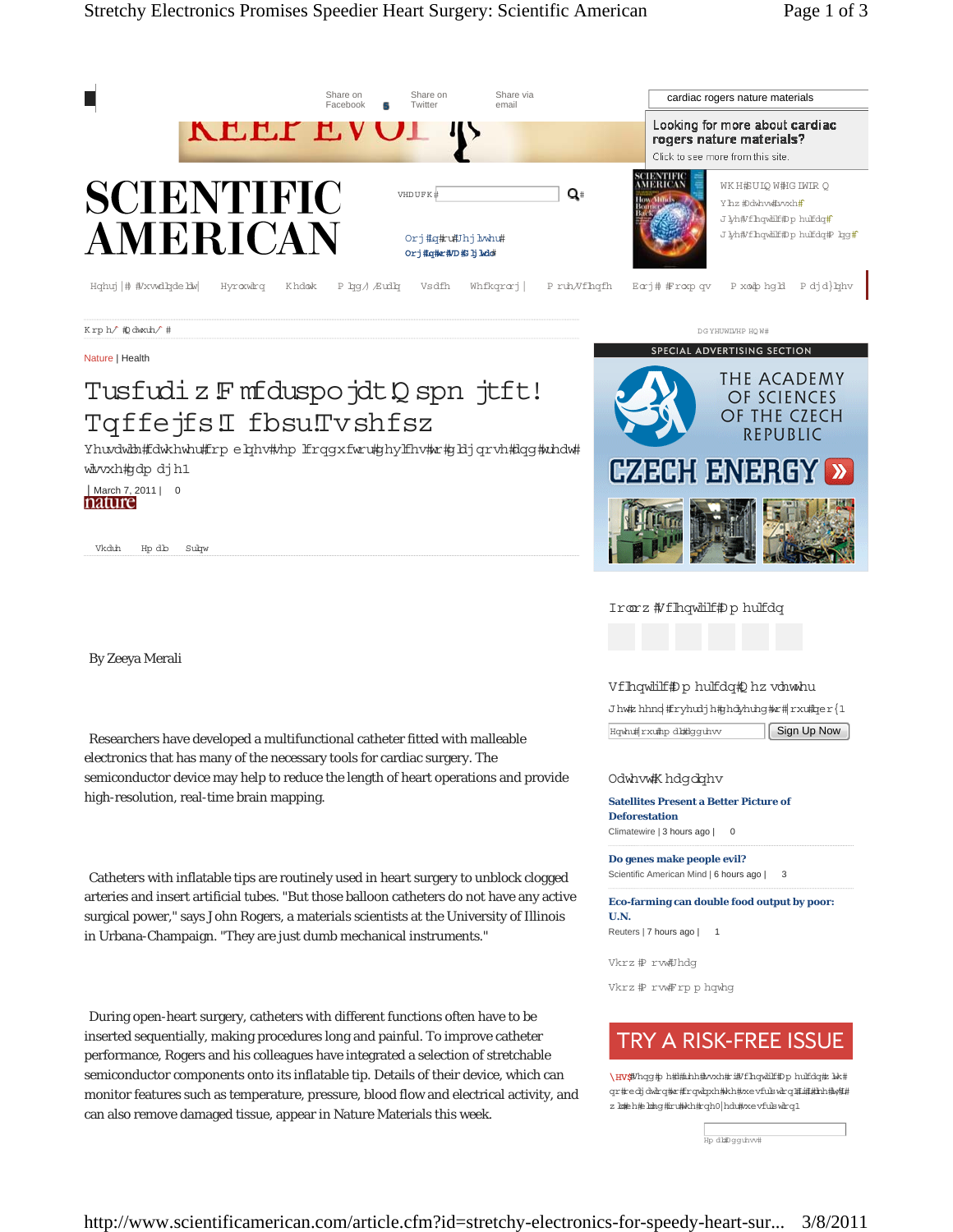## Stretchy Electronics Promises Speedier Heart Surgery: Scientific American Page 2 of 3

 $\blacksquare$ 

Share or Facebook Share on **5** Twitter **55555555**

Share via<br>email

 $\mathbb{P}$ ቸሽië resëarchers' biggest challenge was to develos $\mathbb{P}$ rfidetëny electronics" made $\mathbb{P}$ from rigid and brittle silicon that could be integrated onto the membrane of a straxfield  $\frac{4\pi\epsilon}{\epsilon}$  Click to see more from this standard balloon catheter, says Rogers. The key was to make the silicon components rating the run and the subdet strett just one-hundred-billionths of a metre thick -- a thousand,times as thin as usual.  $\rm v_{fInqfn\#new}$  and  $\rm v_{fInqfn\#new}$ These were connected with serpentine-shaped wires that buckle and change shape as the balloon inflates, rather than fracturing. Once the balloon inflates, the electronic devices are pushed into contact with the heart.

 "With these two features, you can make an integrated device that can stretch by up to 300%, from flat to spherical, completely reversibly," says Rogers.

 The multifunctional balloon catheter is ideal for quickly diagnosing and treating the cause of irregular heartbeats, says Rogers. Currently, heart surgeons map tissue using pointed catheters with electrodes, which they move around slowly and carefully. When they find the abnormal tissue that can cause irregular heartbeats, they must insert a separate pointed catheter to remove it. "Most deaths during these procedures arise because of the time this takes," says Rogers.

### **Mapping the beat**

 By contrast, the modified balloon catheter can bring electronics into contact with a large surface area when it inflates, providing fast, high-resolution mapping, says Rogers. The team has used its device to map the beating heart of a rabbit and remove tissue by delivering a radio signal to heat and kill cells. "Human trials with a simplified version of the device, which cannot heat tissue, could begin as early as this year," says Rogers.

 Christopher Ober, a materials scientist at Cornell University in Ithaca, New York, describes the work as a "technological tour-de-force". "To develop an integrated device that is truly flexible on such a small scale is spectacular," he says. He notes that the device could also be adapted to make implants that monitor the long-term health of organs. "But first, the team must test that it retains its biocompatibility over longer times."

 The team is now adding more sophisticated components to the catheter, so that it can be adapted for use in other parts of the body. "It could be used in the bladder to monitor stretch and flow, or in the lungs to monitor the risk of an asthma attack," says Brian Litt, a neurologist at the University of Pennsylvania, Philadelphia, and another author of the paper. The researchers have also begun to create real-time maps of electrical activity in the brain during epileptic seizures. "The balloon catheter

| Share on<br>Twitter                                                     | Share Via<br>email |                                                            |        | cardiac rogers nature materials |
|-------------------------------------------------------------------------|--------------------|------------------------------------------------------------|--------|---------------------------------|
| <sup>y</sup> p <sup>hr</sup> strett/hy efectronics" made# <sup>as</sup> |                    | Looking for more about cardiac<br>rogers nature materials? |        |                                 |
| nto the menibrane of a<br>Surgxfw# #                                    |                    | Click to see more from this site.                          |        |                                 |
| make the silicon components <sub>wahut</sub> hy run                     |                    |                                                            |        | Filled Firdf                    |
| <b>and times as thin as usual.</b> <sub>Vfhqfh#rev</sub>                |                    |                                                            |        | Frowdfw#v                       |
| at buckle and change shape as                                           |                    |                                                            | Vwdwh# |                                 |
| alloon inflates, the electronic                                         |                    |                                                            | k      |                                 |

Continue

#### Vfhqfh\rev#ikh# hhn

Ghyhorshu Q dwath#Sxedvk brj#Jurxs Orqqrq/ # N

SrwgrfwuddsrvMrq#q#rw#dd#phxursk|vlrcrj|# Z hku#0de #fqwdwxwh#ci#Q hxurvf hqfh#K qlyhuvlw|#ci# Ruhjrq Hxjhqh/ #Ruhjrq/ #7:36 # VD

Fruh#p dj krj#dfkbw|#P dqdjhu##Vshfkldbw Fduqhj h#qwdwwdrq#iru#/fhqfh/#Bhs#Sodqw#Ehorj | /# Vwdqiruq /#D /#XVD ;GD1  4 4'ABEDH

#### Srwgrfwuddfhorz Xqlyhuvlw|#ri#P du|odqg/#Edowlp ruh 988枢 据doup ruh#/w#Edoup ruh/#P G #54534/4K VD

SrvgrfwruddUhvhdufk#horz Vorda#Nhwhubri#orvalwxwh 0hz # run # VD

P ruh#rev#urp #Q dwauhmrev1frp /